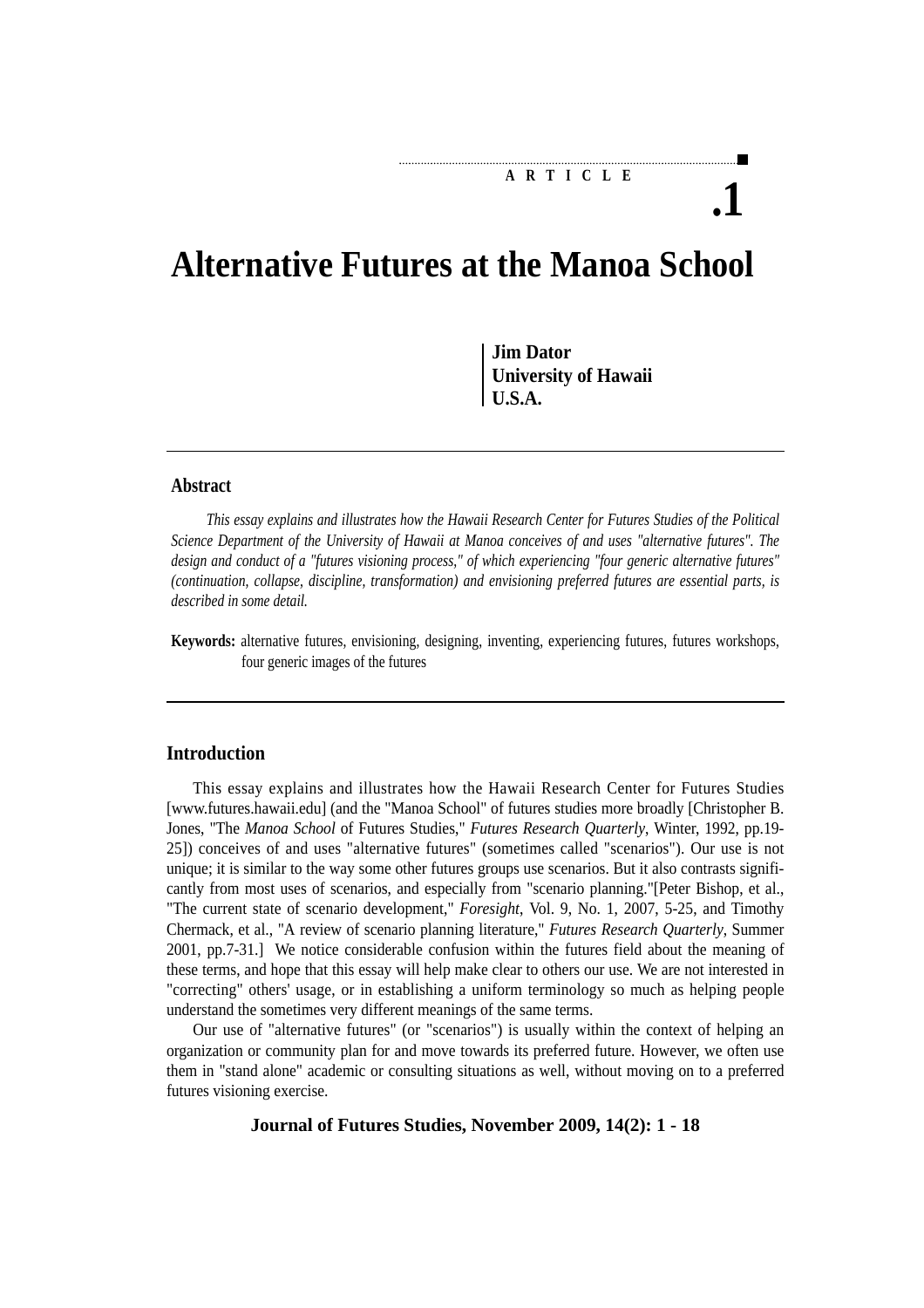I have chosen to explain our use of alternative futures as though I were telling an interested community or organization what the components of a futures visioning process are in our understanding and experience, and how to conduct the various parts of an overall futures visioning process.

# **Components of a Futures Visioning Process**

The necessary components of a futures visioning process are these, and in this order:

# *1. Appreciating the past*

First is a discussion of a common understanding of the history of the community or group involved, going back "to the beginning" of the community or group if possible and not just the immediately-remembered past. It is not possible to think usefully and creatively about the future of anything until you understand its rationale for coming into existence, the many different facets of its past.

## *2. Understanding the present*

Second is a discussion of the problems and possibilities of the present. Until people are able to vent their concerns and/or satisfactions with the present, they will often be unwilling and unable to think usefully about the future. They may resist futures activities as "pie in the sky" avoidance of urgent problems of the present unless allowed to vent. They should also understand that sometimes solutions to present problems lie "just ahead" over the horizon--to see "the future" as a reservoir of solutions (and new challenges!), and thus that it would be a mistake to try to solve current problems without first engaging in a complete futures process.

# *3. Forecasting aspects of the futures*

Third is a discussion of possible challenges and opportunities from the futures (using as a default a roughly 20-50 year time horizon). It is absolutely essential that everyone have some sense of what is likely to be "new" about the future, as well as what aspects from the past and the present might or should be brought forward into the futures. What are the major continuing trends, novel emerging issues, and significant continuities from the past that will result in "the present at a later time" (aka, "the future")? We often use the term "surfing tsunamis" to convey these interacting components of the future.

#### *4. Experiencing alternative futures*

Fourth, and the most crucial of all, is an experience in one or more of at least four alternative futures that are based upon different mixes of the trends, emerging issues, challenges and opportunities from the future, and also based upon different idea about how the world works. There is no single future "out there" to be predicted. There are many alternative futures to be anticipated and pre-experienced to some degree.

# *5. Envisioning the futures*

Fifth is a futures visioning exercise in which participants now are better prepared to envision a preferred future for the community or group 20-50 years hence,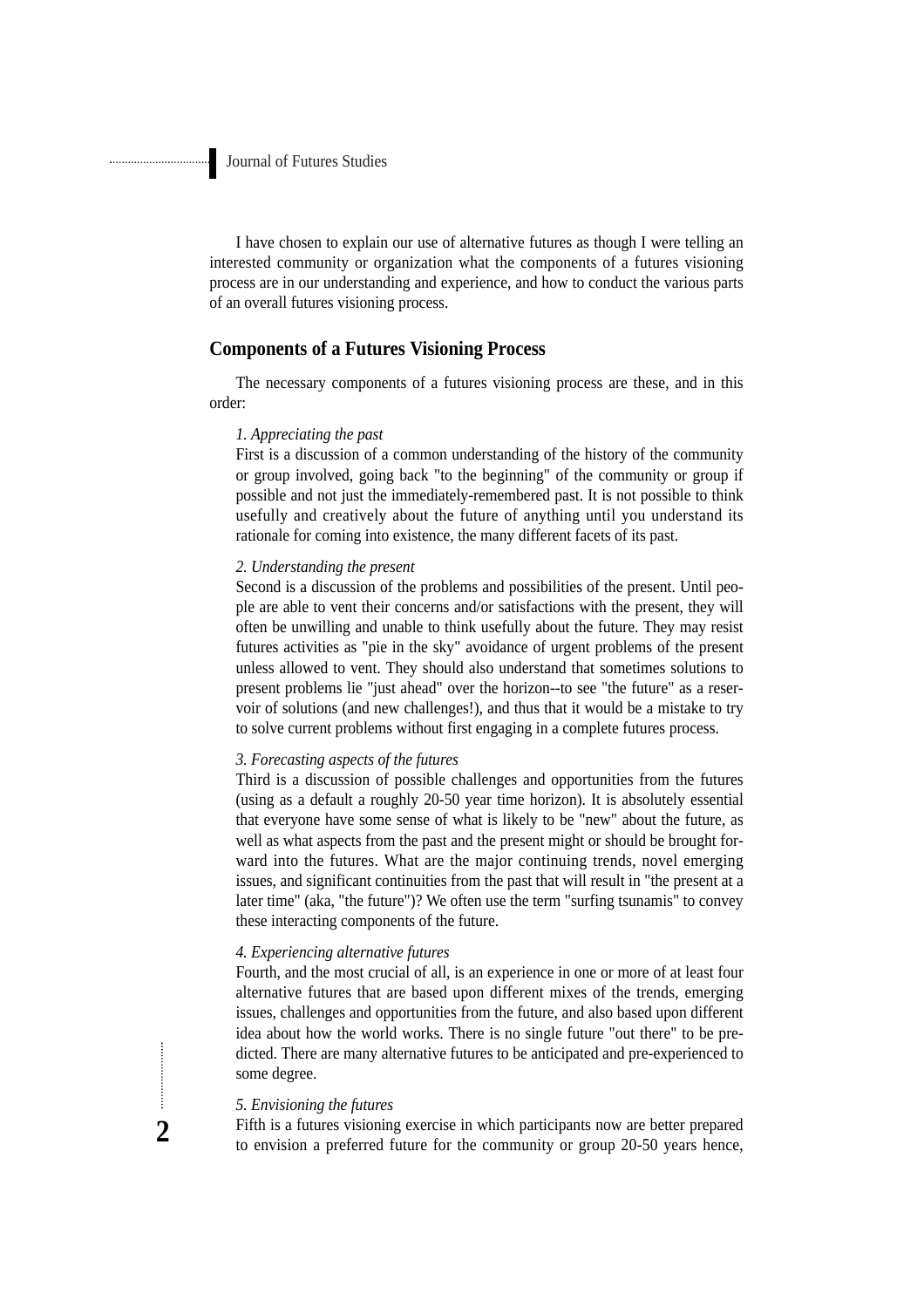based on the past, present, and alternative futures discussed previously. Visioning a preferred future is the main purpose of this entire exercise. But visioning should take place only after participants have become aware of what is new and what is old, and what challenges and opportunities lie ahead, in order to create one or more preferred futures for the community or group.

# *6. Creating the futures*

Sixth is a discussion and decision of what to do now and in what sequence in order to begin moving the community/group towards the preferred future. Futures visioning is not just about imagining a preferred future. It is about using that vision to decide what to do now in the present in order to move towards the preferred future.

#### *7. Institutionalizing futures research*

One conclusion of that discussion and decision is of the necessity of setting up some kind of an ongoing 'futures' unit which can keep the future-oriented process going. This should include some kind of a "scanning process" which continues to "look ahead" for emerging challenges and opportunities in the immediate and more distant futures, in order to inform the community/group (and its leaders) about them. A related aspect is either to agree on a time in the future when this entire process will be undertaken again (eg., to agree to repeat the process if five years), or a way in which the futures participative process can begin again if the original vision is felt to be insufficient in the light of experience and/or information about new challenges and opportunities from the futures.

# **Planning and Facilitating the Meetings**

These components can be limited or expanded in time allotted and scope depending on the length of time available for meetings, and the needs of the participants. More time spent in these discussions tends to have better results, but the activities can be covered within any time frame from half a day up to many meetings spread over a several months.

Each component can be done very simply using whatever resources the community/group can bring to it on their own, or it can be more complex, involving experts or consultants from elsewhere to enrich and enable the process. The process can simply involve people talking to each other with no media involved (or nothing more then written material) or it can be very media-intensive, using edited videos, blogs, interactive games, live simulations, and the like. Or it can be something in between.

## *Some important considerations:* Do not omit any step in this process.

It is very important to have a discussion (and hopefully but not necessarily an agreement) about the past. People are often as unaware of the history of a community/group as they are of its possible futures. Similarly, members of a community/group are also likely to hold very different and often conflicting images of the past, just as they hold very different and often conflicting images of the futures. Different people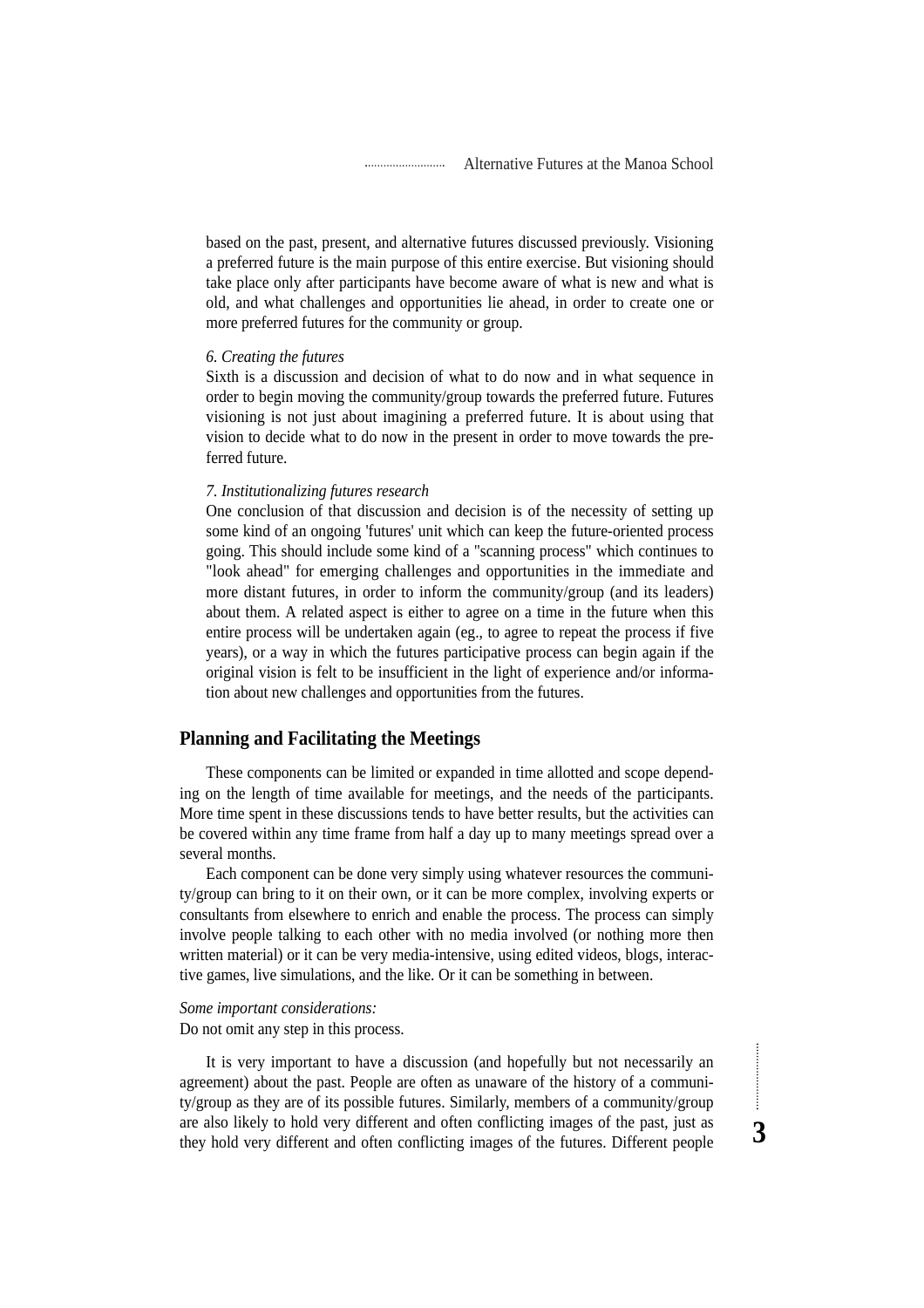will also have different likes and dislikes about the present, and these all need to be aired and reconciled if possible (and if not reconciled, at least acknowledged).

Everyone who will be impacted by the "plan" that results from a futures process should be part of the futures process.

It is a huge mistake to try to limit participation in a futures process only to a small number of leaders or even to a broader number of identified "stakeholders". The process should be very broad.

Some years ago, Wendy Schultz devised the following diagram to illustrate the openness of the futures process, as well as its relation to long-range planning and dayto-day administration. (See Figure 1) This essay is mainly a discussion of the "futures" part of this overall process:



*Figure 1.* Relation of futures to planning to administration *(by Wendy Schultz)*

It is especially important that everyone experience the "alternative futures" component.

Most people assume there is a single future "out there" that can be accurately identified beforehand. That might have been a reasonable assumption a long time ago, but it is not a good bet now. Moreover, we know from years of working in the futures field that "the future" that most people have in mind when they are first asked to think about the future usually is that "whatever is happening now will continue." Thus if times are currently good, most folks believe they will remain good and will not want to think about or plan for "bad" things. If things are falling apart now, then many peo-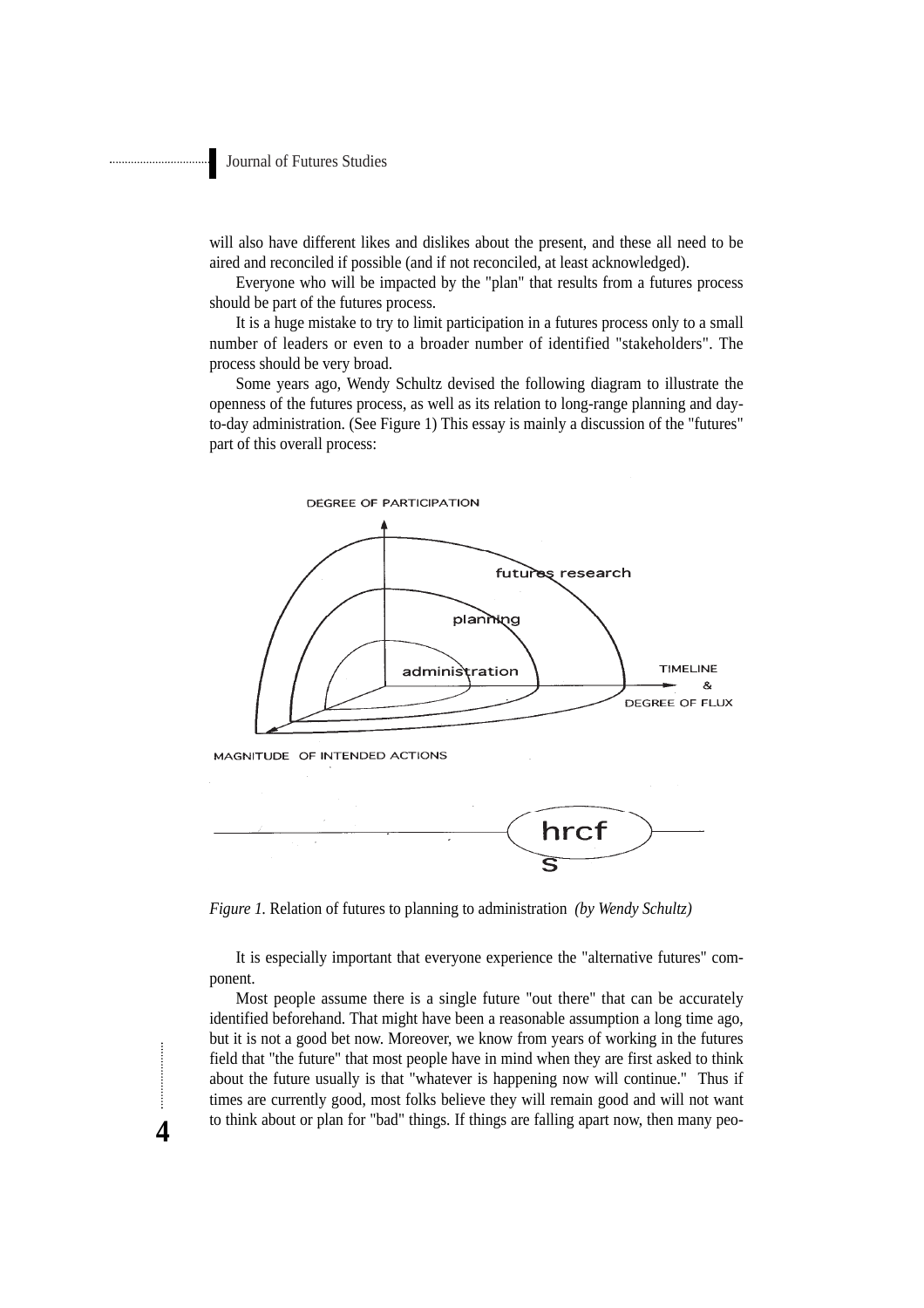ple will feel that there is no way to put them back together–much less find a new way–and will ridicule attempts at envisioning a bright future. If "terrorism" dominates concerns now, "terrorism" will also fill the future. If we are worried about "energy" now, then "energy" will be our main worry in the future, most people will feel. But if "terrorism" and "energy" are not current concerns, it will be difficult to get people to imagine it might be important for them to think about them for the futures...and so on.

## *"Crackpot realism of the present" and the folly of fixed fools*

This belief that "the future" is simply "whatever is happening now, extended and perhaps amplified" is a perfectly understandable initial reaction to thinking about the future. The assumption of "continuation" was a reasonable prediction in many situations for millennia before now (though it was often wrong even in the past). A "flat" image of the future–viewing past, present, and the future as essentially unchanged–is probably somehow "in our genes". But it may be dangerously misleading now, and for as long as we live in a world marked by as much dynamic change as we currently experience. While things might "settle down" eventually, they will remain unsettled for the foreseeable future until either catastrophe or vision and policies prevents further unsettling change.

Moreover, for many years, and still for many people, the future was believed to be unknowable in principle. It is in God's hands: *que sera, sera* "whatever will be, will be." Some people consider it blasphemous to even try to think about what lies ahead, much less for mere mortals to try to direct the future course of events.

That may of course be true! Belief in individual agency and "free will" may well be nothing but paranoid delusions, and they do underlie to some extent the presumptions of the exercises described here: namely, that images of the future, and actions taken on the basis of those images, do play an important role in influencing what becomes the actual "future".

To the contrary, it may be the case, as T. S. Eliot wrote, "only a fool, fixed in his folly, believes he turns the wheel on which he turns." Nonetheless, given the options, I remain to what I hope is a healthy extent such a fool. At the same time, I am not saying that there is a "correct" or "false" view of the future that we wish to infuse or defuse through this process. There is no attempt here to get people to think "correctly" about the future--just to think more clearly and deeply about whatever their beliefs and preferences might be (and what might be the consequences of acting on those beliefs), in comparison with the beliefs and preferences of others.

## Experiencing alternative futures

I will omit a discussion of how to do the historical, present, and futures-forecasting parts of a comprehensive futures visioning exercise, and turn immediately to the alternative futures portion, which is the focus of this essay.

#### *The four generic futures*

Years ago, I, along with many other early futurists were trying to make sense of the many often conflicting images of the future that we encountered. Like many early futurists, I started out with a rather "scientific" and "positivistic" perspective, assum-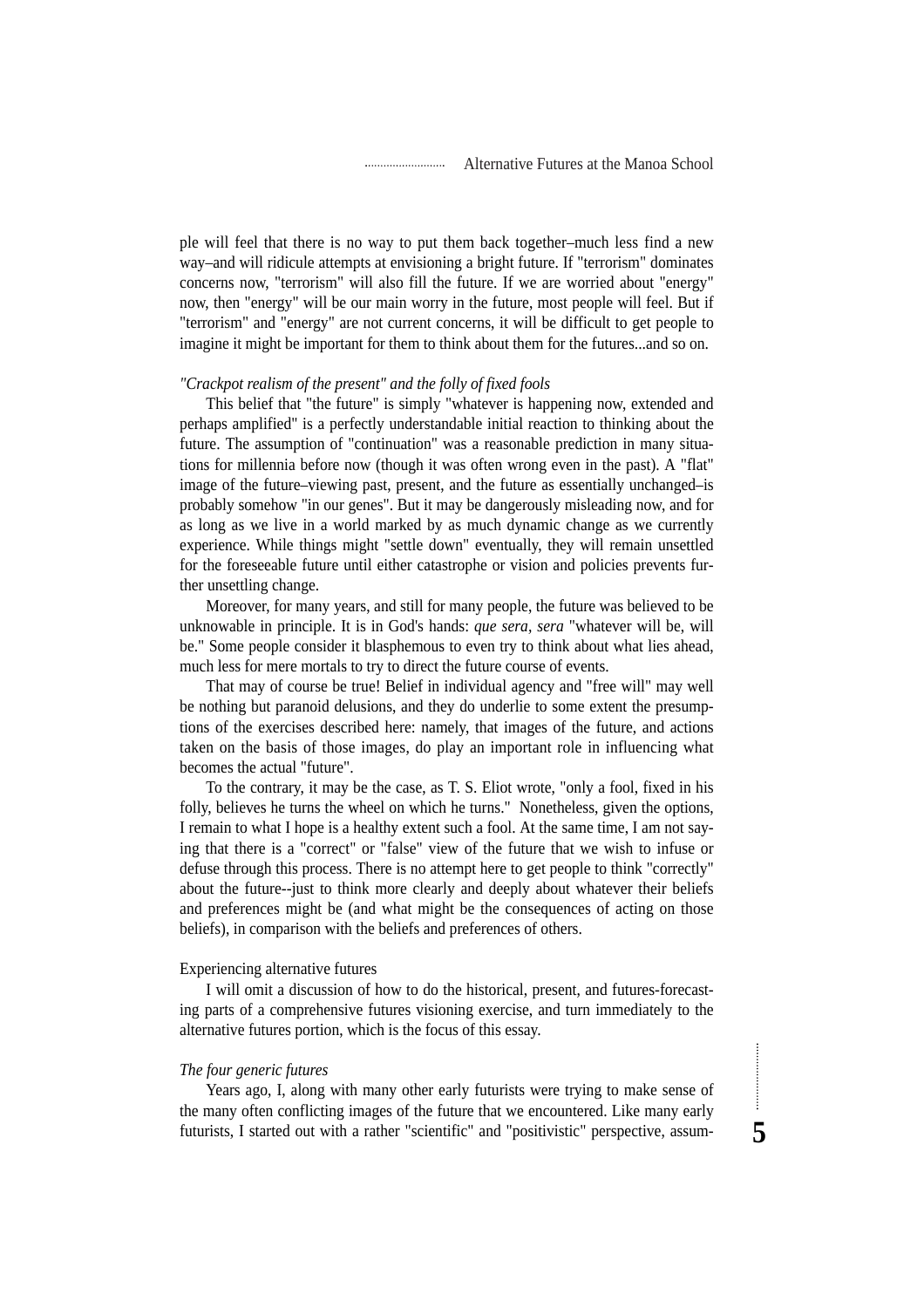ing that there was one, true future "out there" that proper use of good data and scientifically-based models would allow me to predict.

I was soon disabused of that notion for many reasons. One pertinent here is the fact that I soon encountered many differing, often mutually-exclusive statements about how the future "would be", all of which somehow made sense if one accepted their initial premises, data, and projections.

Many of them were based on the assumption that society was moving from an "industrial society" to a "post-industrial society" with new technologies being a main reason for this change. These futures were often very positive. At the same time, there were equally convincing statements predicting a gloomy future based on concerns about overpopulation, energy and other resource exhaustion, and environmental pollution. Some statements ignored these issues entirely and were focused on space exploration and settlement, and there were also early optimistic studies of a fully automated world without work, perhaps with artificially-intelligent genetically engineered beings.

In complete contrast were futures focusing on "human" and cultural matters such as poverty, human and animal rights, ethnicity, and gender.

Some focused on globalization, others lauded local self-sufficiency.

And so on.

**6**

"Will the 'real future' please stand up?" I cried. Is it possible somehow to sort through these different images, rejecting false ones and reconciling differences among the true ones?

I came to realize that there is no way to make an accurate prediction of "the future" of any but the most narrowly-and near term-focused entities. Futures studies is not about correctly predicting The Future. It is about understanding the varieties and sources of different images of the future, and of coming to see that futures studies does not study "the future", but rather, among other things, studies "images of the future."

And so I turned my attention to collecting and analyzing as many images of the future as I could. I considered corporate and public long-range plans; statements about the future by politicians and the implication of laws and regulations; books and essays explicitly said to be about the future; the final paragraph in essays and the final chapter in books that often began, "and now, what about the future?" and proceeded to speculate. I analyzed images of the futures in science fiction in many modes, and statements about the future in public opinion polls, and, increasingly from my own students and from audiences I encountered worldwide.

I considered many ways of organizing the thousands–millions–billions–of images, and examined the organizational schemes used by other futurists.

But I eventually decide that all of the many images of the future that exist in the world can be grouped into one of four generic piles–four alternative futures. Sometimes the futures might seem to overlap between two or more piles, but most seemed to fall very naturally into one of the four–and no more (Note that I do except "flat" images of the future that once were dominant in societies experiencing essentially no or only slow social/environmental change, and the *que sera, sera* variety).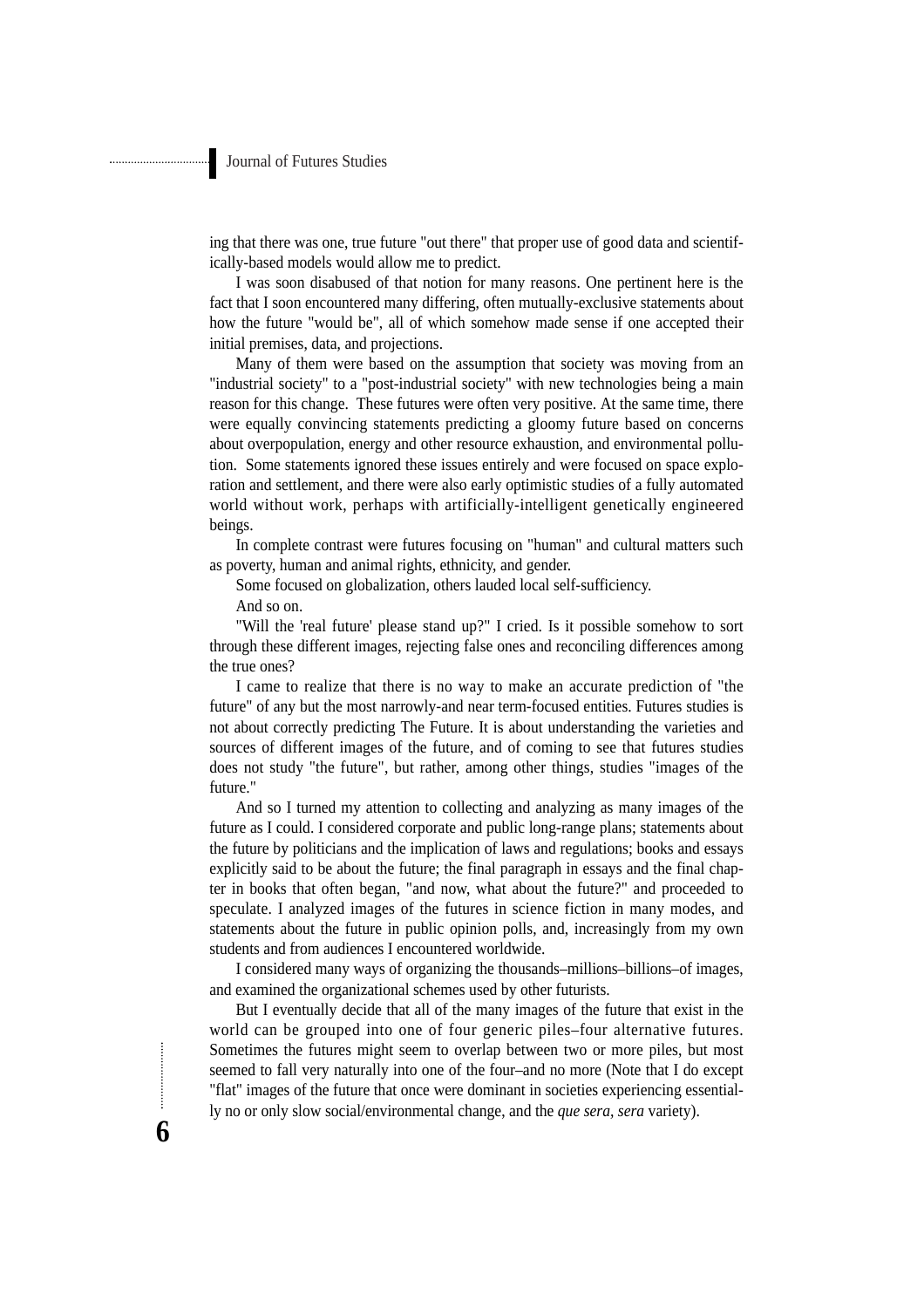These four futures are "generic" in the sense that varieties of specific images characteristic of them all share common theoretical, methodological and data bases which distinguish them from the bases of the other three futures, and yet each generic form has a myriad of specific variations reflective of their common basis.

Also each of the alternatives has "good" and "bad" features. None should be considered as either a bad or a good future per se. There is no such thing as either a "best case scenario" or a "worse case scenario". Also, there is no such thing as a "most likely scenario". In the long run, all four generic forms have equal probabilities of happening, and thus all need to be considered in equal measure and sincerity. This last point is very important.

Note also that our use of "alternative futures" differs from that of people who may call high, medium, and low variations around a single set of variables "alternative futures". Similarly, some futurists may construct four, five, seven or even more "alternative futures" all of which are variations on the same set of variables. That is not our use–each of our four generic forms differ from each other fundamentally in cosmology, epistemology, and often deontology, and are not variations on a common set of themes. This is not a statement of criticism; just of distinction.

I use these generic forms both to think about the futures of anything and--and this is the point here–to help others think about and try to direct the futures of their organization or community.

## *How to run the "Four Futures Exercise".*

The goals of the four futures exercise are:

- 1. To have people "experience" at least one future substantially different from the present in order to enable them to question the default assumption that "the future is simply the present extended and amplified."
- 2. To honor and have people experience images of the future actually held by some people today, and to determine how they might successfully thrive in such a future.
- 3. After having spent some time dealing with a specific future, to decide in what ways it is preferable and in what ways it is undesirable.
- 4. To the extent that future is desirable, to consider what needs to be done now to move towards such a future.
- 5. To the extent that future is undesirable, to consider what needs to be done now to prevent such a future from happening.
- 6. To encourage people to move beyond any of the presented alternative futures and to develop a collectively-preferred future of their own (or else to adopt as their preference, and to begin moving towards, one of the alternative futures).

## *Instructions for engaging the alternative futures*

Here is an example of the instructions that might be given to people before they "experience" an alternative future.

Futures for XXX

Welcome to your future!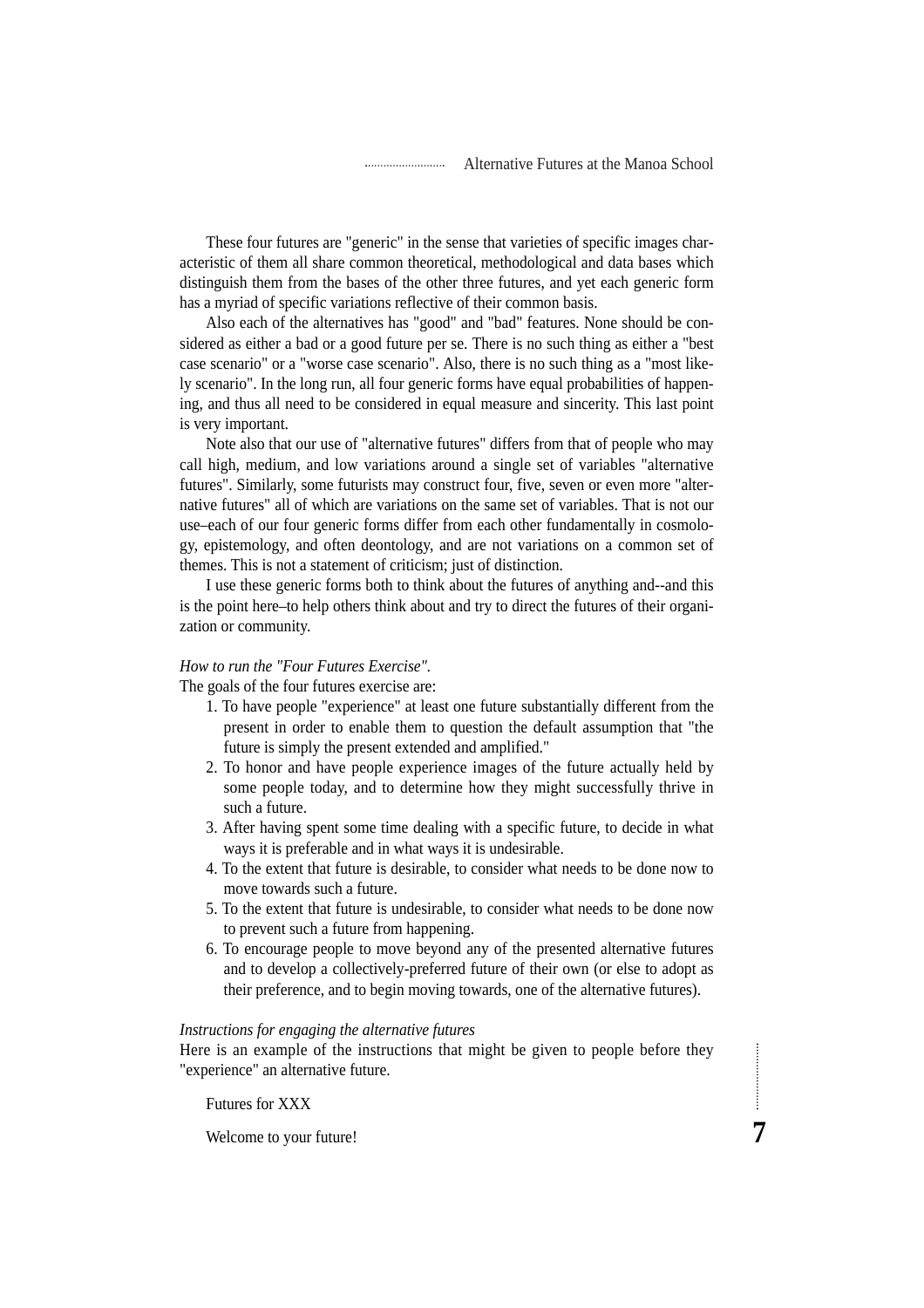Whatever you may initially feel about the future into which you have been so suddenly placed, please suspend your disbelief! You have no more control over your being in this future than you had over when and where you were born. This is your life. Love it, because you can't leave it.

For the next few minutes, make the best of the future you find yourself in, just as you obviously do in the present. Don't argue over whether you think it will happen as described or not, or whether you like it or not. Please just accept it, and try to respond positively (according to whatever you think is "the best you can do") to the world in which you find yourself. Don't dwell on the "negative" aspects except to understand them, and to develop a "positive" response to them. It just doesn't get any better than this!

*Your task* is to determine *as a group* what life in XXX might be like if the future were to be as described in your scenario.

A. General discussion of your future

What will most people be doing in such a world?

What economic problems that worry people now will be gone, or relatively minor?

What environmental problems that worry people now will be gone, or relatively minor?

What other problems that worry people now will be gone, or relatively minor? What new (economic, environmental, social, health, energy or other) problems will people have to worry about that are absent or unimportant now?

B. How probable (likely to actually occur) is the future described in your scenario?

C. How preferable is the future described in your scenario? That is, how close is it to your own preferred future?

D. To the extent the future described in your scenario is judged preferable by your group, what five things need to be done now to move towards those desirable aspects of that future?

E. To the extent the future described in your scenario is judged undesirable by your group, what five things need to be done now to see that those undesirable aspects not occur?

# *Assumptions underlying the four generic alternative futures*

## **Rationale for alternative future one**

**8**

"Continued growth" is the "official" view of the future of all modern governments, educational systems, and organizations. The purpose of government, education, and all aspects of life in the present and recent past, is to build a vibrant economy, and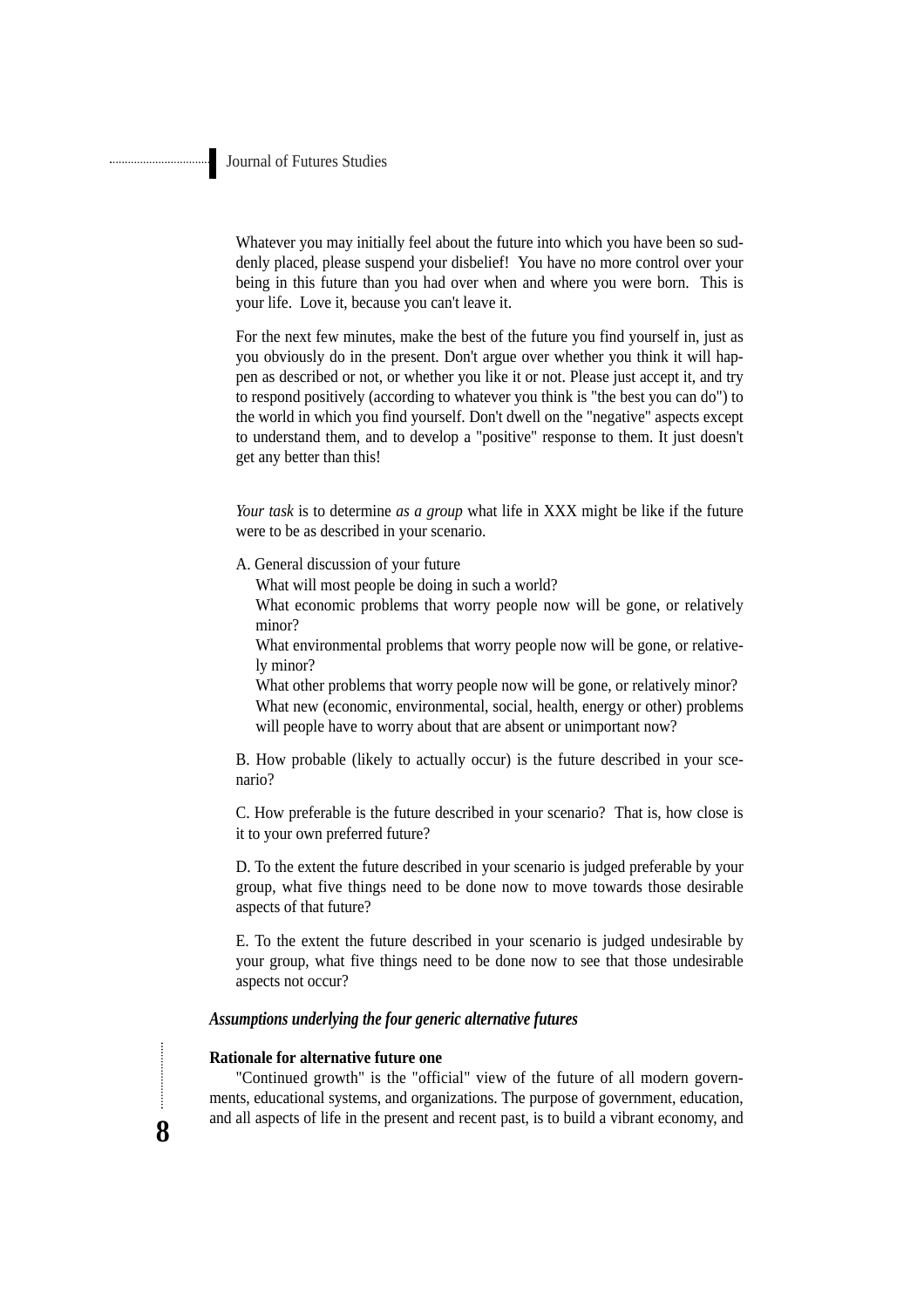to develop the people, institutions, and technologies to keep the economy growing and changing, forever.

Thus, one alternative future is termed, generically, "Continued Growth" (often, "Continued Economic Growth", or, if the economy is stagnating or declining, "Renewed Economic Growth").

This is by far the most common of the four alternative futures since almost all official statements about the future are based on Continued Growth, and usually Continued Economic Growth.

#### **Rationale for alternative future two**

But some people are concerned about social and/or environmental collapse. The economy cannot–possibly should not–keep growing in our finite world (and especially not on a set of finite and fragile islands), they maintain. There may be many and different reasons that people fear (or hope for?) collapse: economic, environmental, resource, moral, ideological, or a failure of will or imagination. Or collapse may come "from the outside" by invasion from foreigners–or even outer space (meteors, for example). Hurricanes, tsunamis, earthquakes, a new ice age or rapid global warming, new and renewed pandemics–all of these are growing fears that might cause our fragile, over-extended, and heavily interconnected globalized world to collapse, either to the extinction of all humans, or else to a globalized New Dark Ages, some people feel.

So a second alternative future is "Collapse" from some cause or another (or their combination) and either to extinction or to a "lower" stage of "development" than it currently is. And while the examples given above are global, "collapse and extinction" is always a possible future for any community or organization. In fact, communities, organizations, and cultures vanish every day as economic and social forces render once-valuable institutions and places unneeded or unviable now.

It should be emphasized here that the "collapse" future is not and should not be portrayed as a "worse case scenario". Many people welcome the end of the "economic rat-race" and yearn for a simpler lifestyle. Moreover, in every "disaster" there are "winners" as well as "losers". One point of this entire exercise is to consider how to "succeed" in and enjoy whatever future you find yourself, by anticipating, preparing for, and moving affirmatively toward it. Consider how many people earn very good livings now as a consequence of the disasters of other peoples' lives: lawyers, doctors, policemen, firemen, the military, and many more. None of these four futures is intended to be any better, or any worse, than any other. They are all "positive" to those who prefer them, and they should be presented positively.

I should also note that for most of my experience as a futurist, people have not wanted to consider "collapse" – especially for their organization or community. Even many futurists who use futures similar to the four here refrain from discussing collapse since most "clients" don't want to consider it – though of course they should!

But since the global economic collapse of 2008, and with the popularity of Diamond's book, Collapse has almost become the new "official" view of the future for some people! They might be right.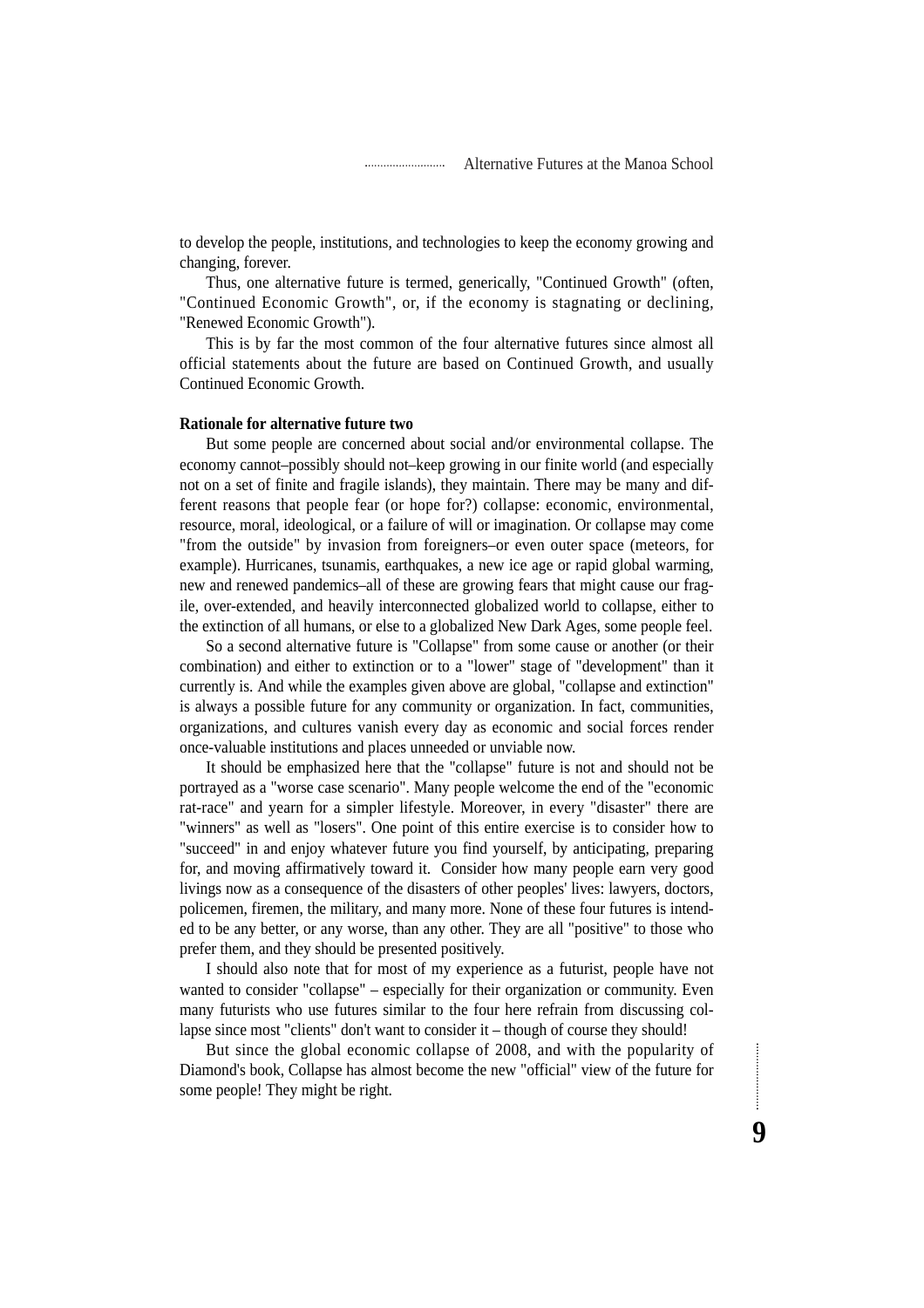#### **Rationale for alternative future three**

The third alternative future is labeled generically "Discipline", or a "Disciplined Society". It often arises when people feel that "continued economic growth" is either undesirable or unsustainable. Some people feel that precious places, processes, and values are threatened or destroyed by allowing continuous economic growth. They wish to preserve or restore these places, processes, or values that they feel are far more important to humans than is the acquisition of endlessly new things and/or the kind of labor and use of time that is required to produce and acquire them.

Others feel that while continued economic growth might be good, or at least necessary given the extent of poverty in the world today, continued economic growth is unsustainable because we live on a finite planet/island with rapidly depleting resources and a generally burgeoning population. Even though new technologies have enabled us to thrive beyond the "natural" sustainability of our resources, "continued growth" may be coming to a halt whether we like it or not as we run out of cheap and easily available energy resources and/or because of the choking contamination of our planet by the wastes of our industrial processes.

Thus, these people argue, we need to refocus our economy and society on survival and fair distribution, and not on continued economic growth. These same people may also say that we should orient our lives around a set of fundamental values – natural, spiritual, religious, political, or cultural – and find a deeper purpose in life than the pursuit of endless wealth and consumerism. Life should be "disciplined" around these fundamental values of (for various examples) "aloha", "love of the land", "Christian charity", *Ummah, Juche*, or some other ideological/religious/cultural creed.

## **Rationale for alternative future four**

The fourth alternative future focuses on the powerfully transforming power of technology – especially robotics and artificial intelligence, genetic engineering, nanotechnology, teleportation, space settlement, and the emergence of a "dream society" as the successor to the "information society". This fourth future is called "Transformation", or the "Transformational Society", because it anticipates and welcomes the transformation of all life, including humanity from its present form into a new "posthuman" form, on an entirely artificial Earth, as part of the extension of intelligent life from Earth into the solar system and eventually beyond.

# **Experiencing and Responding to an Alternative Future**

If possible, there should be four rooms, each decorated to depict one of the four alternative futures. In them are artifacts from the future, decorations, moving or static pictures, sounds, smells, and actors exemplifying life in each future.

If it is not possible to decorate the rooms, then each room should have written copies of the one future that will be read and discussed.

Either after "experiencing" their future directly, and/or after silently reading the description of their future, participants will sit in groups of no more than 10 people each, and discuss and jointly answer the questions according to the instructions (such as in the example, above).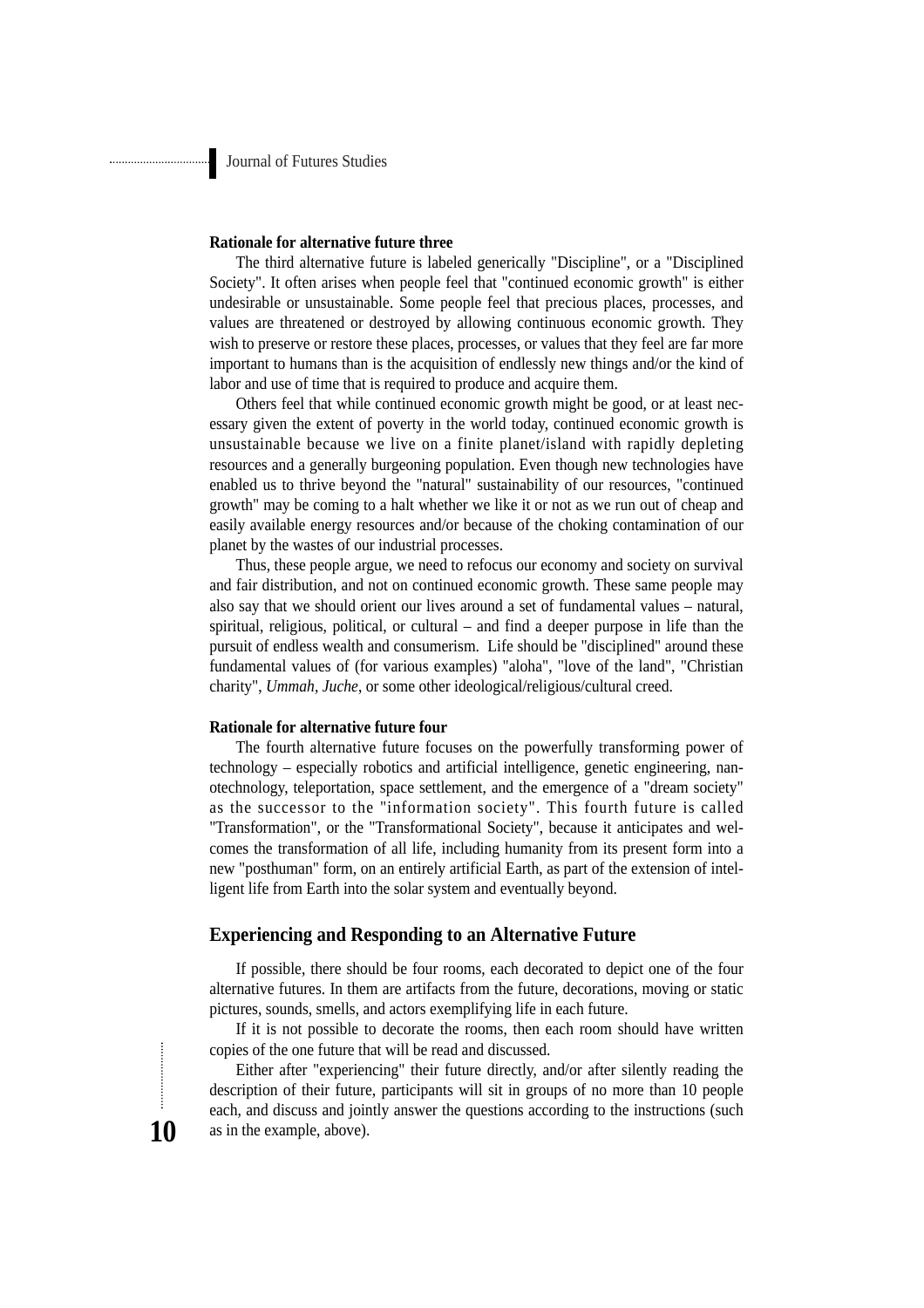If it is not possible to have four separate rooms, then people should be assigned to small groups for each future within a common room, sufficiently separated from each other so that participants within each future can discuss their own future without hearing what others are saying.

*Note: All four futures should not be distributed to the participants beforehand. Each participant should initially only know about the future she will "experience". Thus, organizers should hand out copies of only one future to each participant at each table. After the briefing session is completed, copies of all four futures should be made available to all participants.*

#### **Size of each group for discussion purposes**

This exercise probably cannot be done satisfactorily with fewer than 12 people so that there are at least three people in each one of the four futures. However, there is no maximum size to the total number of participants. Simply provide space where small groups (no larger than ten people each) can discuss one future. So, for example, to perform this exercise with 500 people, divide the 500 people into four groups (representing each of the four alternative futures) of 125 people each, and then provide 25 areas where ten people can each answer the same questions about their alternative future.

## **Reporters and facilitators**

One person from each group should serve as the reporter for the group. She should keep time and see that all questions on the instructions are answered and recorded. It is our experience that the process works better without specific "facilitators". Facilitators often come to assume too much control and influence over the process. Unless there is obvious, serious discord within a group, whoever is organizing the overall activity should let each group alone to manage itself with the help of the reporter, and not intervene or answer any questions about the process while it is ongoing.

#### **Debriefing the experience**

At the end of the process, the reporter from each of the four futures should report back to all participants the answers to the questions from their group. Before each reporter tells the entire audience her group's response to the questions, the overall manager should read aloud the relevant alternative future so everyone in the audience will learn for the first time what that future is, and can understand the group's responses to it.

If many groups experienced the same future, then several representatives from the same future should be called upon to report. It may not be possible or necessary to have reporters from every group speak. Time and patience may not permit it.

The responses of each group should be collected by the organizers from the reporters for subsequent analysis. It is very important to collect this written material. Indeed, it is recommended that each participant in each future write down her answers to each of the questions, and that these (anonymous) written answers be provided to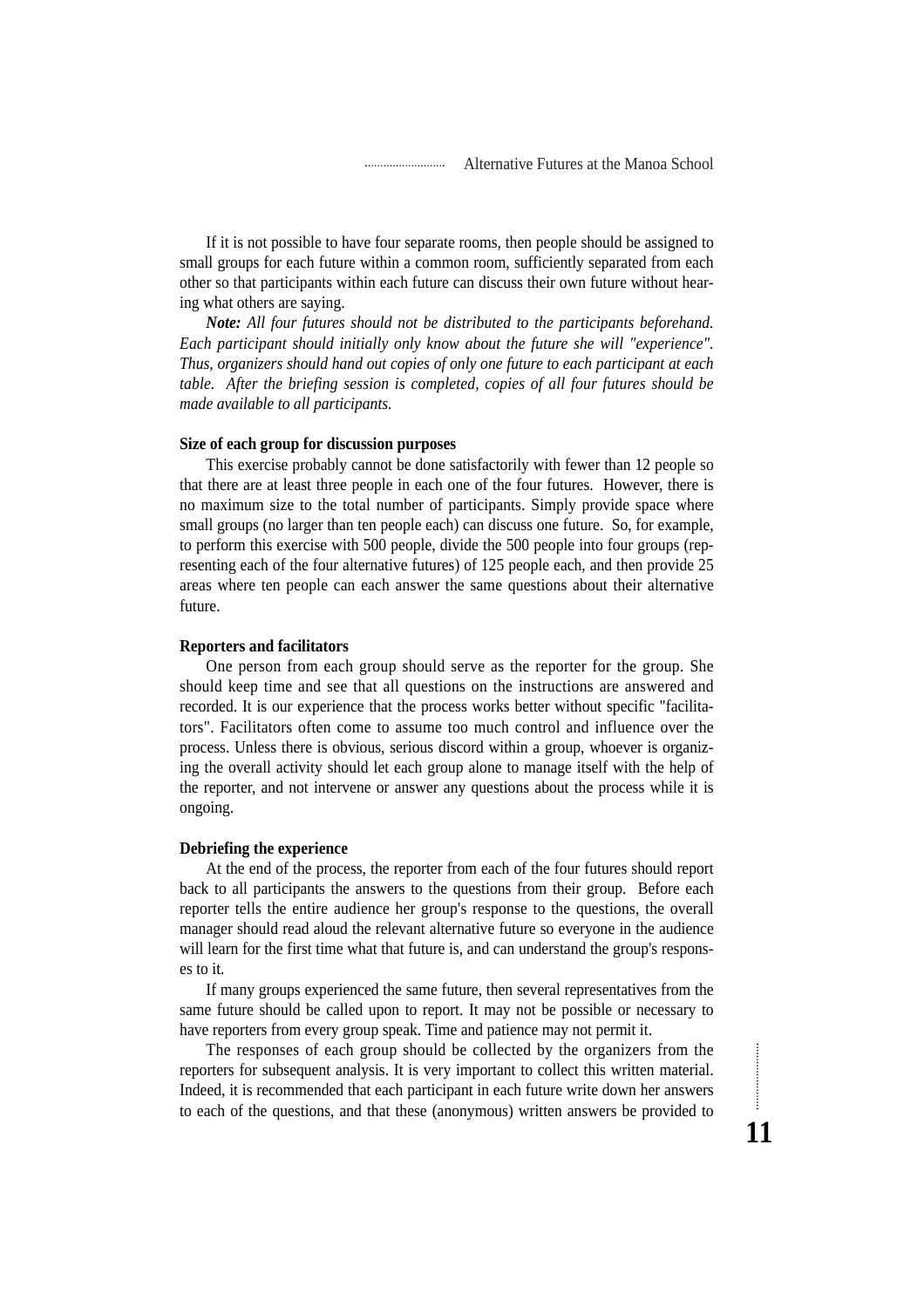the organizers for analysis. Experience shows that reporters often omit important details that will be lost if one relies on the reporters notes only.

After representatives from all four futures have reported back to the group as a whole, the overall organizer should ask if there are any questions or comments, after which the entire process should then be discussed. The organizer should make comments about the intention of the process and the responses, especially noting, if it is the case, that all (or most) groups found a way to deal successfully with the future they were in, thus helping demonstrate that there is no such thing as a "worst case scenario" or a "best case scenario" – one should always find a way to live successfully in whatever happens. However, the point of the exercise overall is to envision, invent, and move towards a "preferred future". Indeed, the organizer should remind everyone that the four futures exercise is only a part of an overall futures visioning process, and tell them when and when the next steps in the process will be undertaken.

# **Specific Examples of the Four Alternative Futures**

Members of the Hawaii Research Center for Futures Studies have used variations of the four futures exercise, as described, for many years in very many settings. What follows is an example has been used in my classes at the International Space University in Strasbourg, France, and thus focuses on the futures of space exploration and travel. The time for the exercise is very short, and uses very terse written versions of the alternative futures. Participants merely read and discuss the future scenarios, and do not "experience" them otherwise.

Note also that this example actually has five alternative futures. The first two are variations on the Continued Growth generic future. This is thus also an example of the fact that it is sometimes necessary to have more than four alternatives in order to capture the major concerns or hopes for the future dominant in the present. But there must always be at least one example of each of the four generic futures. It is not advisable to omit one of the generic forms.

# *Example One:*

## *Futures for Space*

The students are first divided randomly into five groups and are given instructions similar to the sample ("Futures for XXX") shown above. The content of the futures to which they are to respond as instructed is as follows:

## Future one

The US is the undisputed global hegemon, focusing on its own internal security and the expansion of its global influence via military might.

Global neoliberalism, which envisioned a homogeneous world knit peacefully together by universal free trade, has been replaced by American (domestic and foreign) corporatism: the US abolishes all multi-lateral agreements in all areas and only trades or otherwise interacts with those nations that support its current interests. Alliances thus shift widely as its interests change.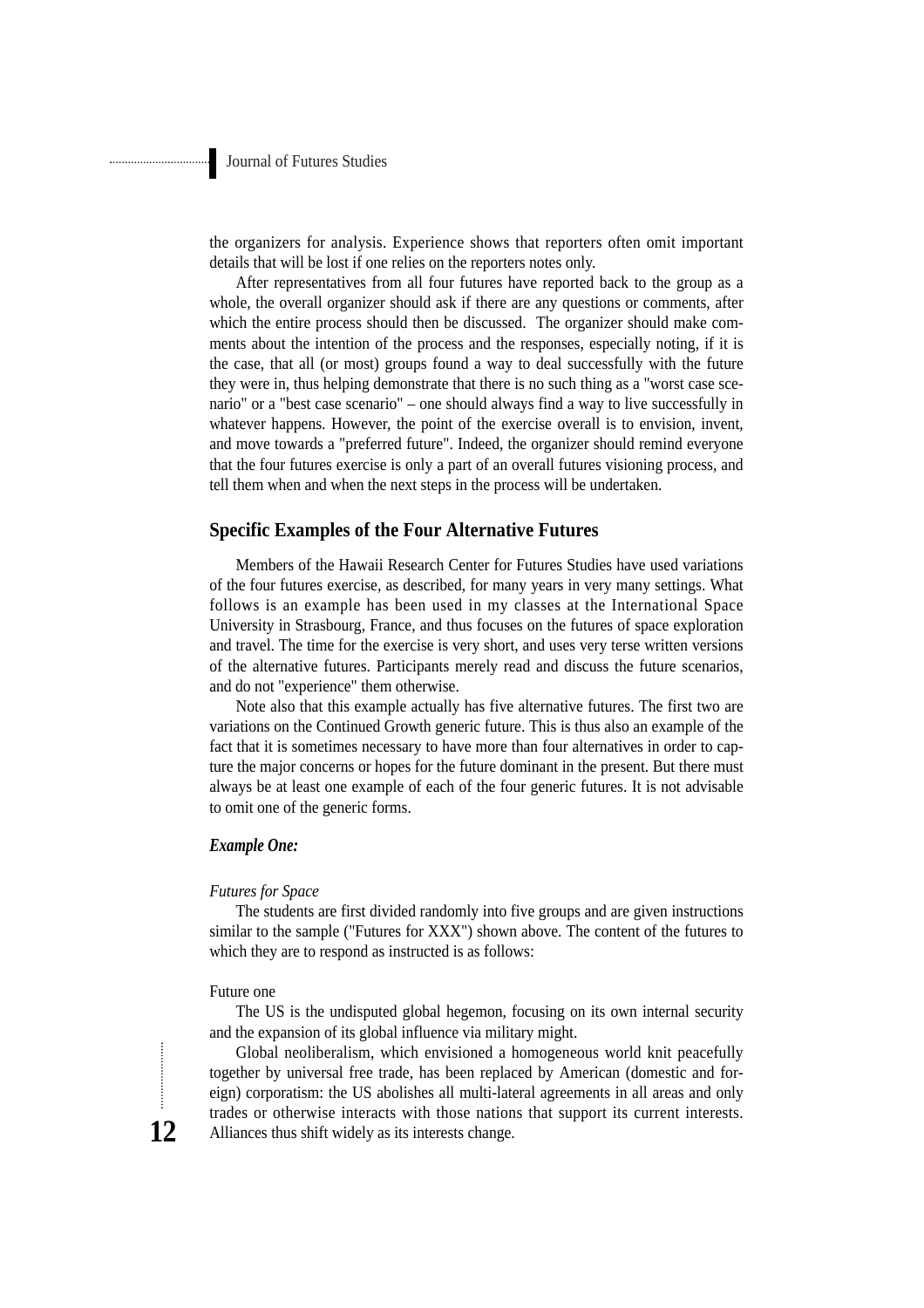Within the US, individual rights are severely restricted. Emphasis is placed on a set of common American values derived from the Bible. Property and corporate ownership in the US is restricted to a few loyal citizens only.

The European Community, China (and the East Asian Confucian sphere), India, and the Islamic Federation each respond accordingly, forming tight internal bonds against the US and each other. South America and Africa are basically isolated and marginalized from this global power struggle.

## Future two

The nation-states of the 19th and 20th Centuries are gone. They have been replaced by huge regional entities which themselves are largely controlled by global transnational corporations which are, in many ways, the real "rulers" of this future.

Global wealth is considerable, and infrastructure (water, sewer, electricity, roads, transportation and public facilities in general) is extensive, high quality, reliable. Each region, and in effect, the world, is knit together by gigantic urban megalopolises of impressive scope and efficiency.

Never have so many people on Earth been so materially well-off as they are now. Never have so many people been multi-billionaires.

But at the same time, there is a gigantic underclass of marginally-employed, or unemployed, worldwide.

#### Future three

The world is in the midst of an extensive and prolonged depression brought on by the collapse in confidence, and repressive countermeasures, caused by terrorism and the "war on terrorism", on the one hand, and the necessity of finally dealing with the surge of problems caused by global environmental change, on the other – global warming, extreme climatic variations, sea level rise, scarcity of fresh water and food, soil erosion, pesticide contamination, energy insufficiency, and marauding hordes of environmental refugees and fanatic terrorists.

Enclaves of rich and super-rich exist in walled cities, electronically communicating with one another and moving from enclave to enclave by air, but seldom venturing out into the dangerous countryside.

# Future four

Following a brief but intense "dark ages" of economic, environmental, and political collapse, the world now exists as a loosely-knit web of self-sufficient small communities. Some of these communities are formed on spiritual or religious beliefs. Others are formed on the basis of sexual preferences. Some are matriarchies, others patriarchies. Some practice one form of political ideology or another. Others are open, liberal communities which encourage great diversity of views and lifestyles. Some are rural, others are entirely urban.

All are largely economically self-sufficient, "trading" only for the purpose of maintaining harmony and good will among neighbors, and not for any economic purpose or advantage.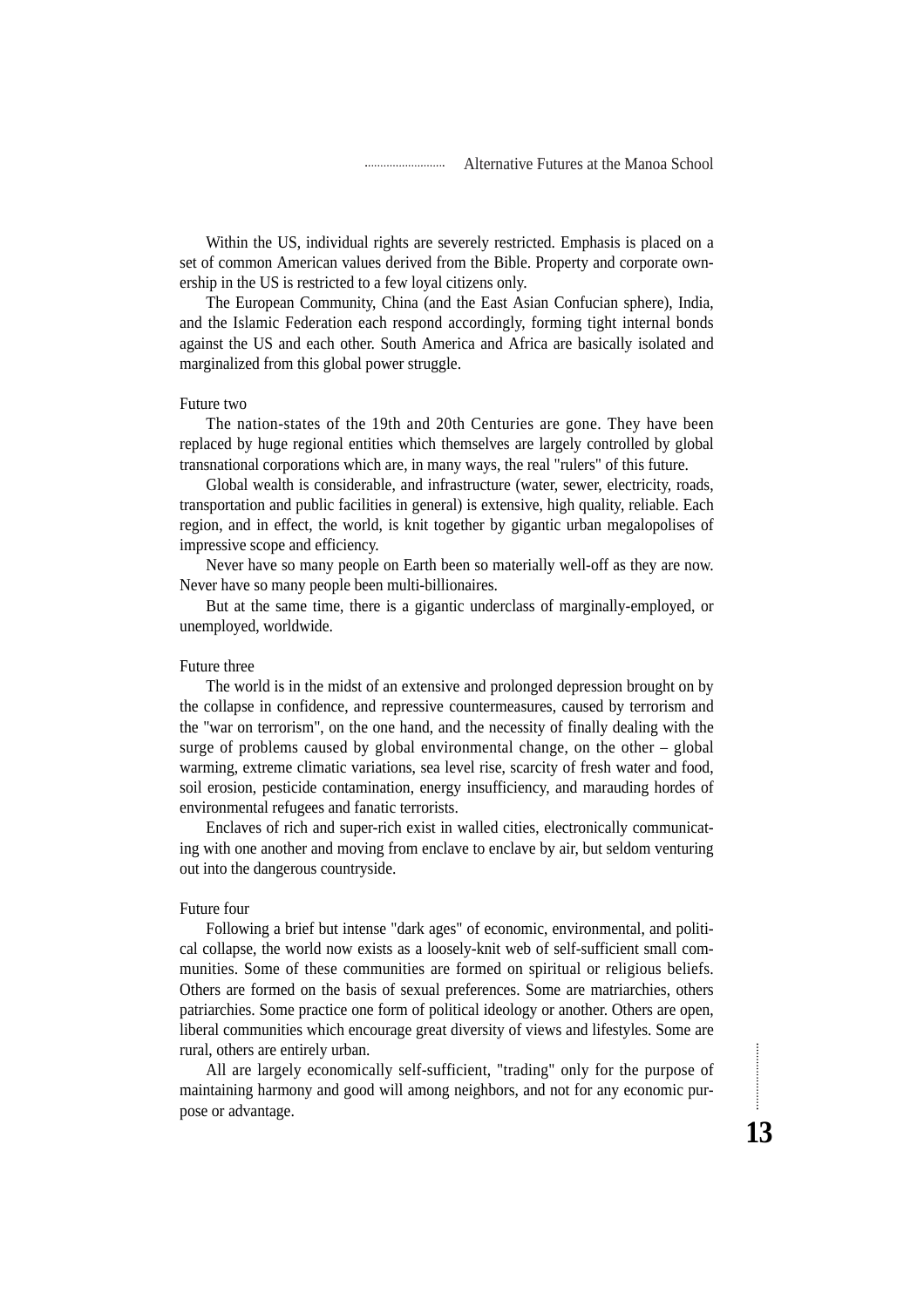#### Future five

Almost all "work" is done by artificially-intelligent, genetically-engineered beings. Humans are just one intelligence among many others, although humans are the only ones with "feelings" or a "soul". Humans thus stand out because they combine a marginal kind of "rationality" with maximum emotional and intuitive behavior.

Energy-, resource-, labor- and capital-intensive industrial (and agricultural) practices of the past are gone. They are replaced by the endless, effortless, efficient, selfgoverning "production" (growth?) of nanotechnologies.

All previous kinds of political and economic systems are gone as major forces in this world, although some old-fashioned human groups still try to keep them alive in remembrance of the past.

# **Example Two:**

#### Hawaii 2050

The second example is a highly elaborate and relatively lengthy live simulation of alternative futures that were part of a kick off day for the Hawaii 2050 Sustainability Project in August 2006.

This was a vastly more complicated and immersive process, requiring many people working many days in preparation. Jake Dunagan and Stuart Candy were the main people behind it all, but many others were also involved. The alternative futures focused on Hawaii specifically. Four large rooms at a convention center were modified to "be" one of the four alternatives. An audience of over 500 citizens were divided into four groups and led, without any preparation, to one of the four rooms. Ambient sounds appropriate to each future filled each room. Each room was completely modified internally to reflect its future. There were numerous artifacts from the future. "Representatives from the future" led participants through a serious of activities for 45 minutes so that the participants could fully "feel" what it was like to be in such a future. At the end of the time in one future, participants then were escorted to a completely different future for another 45 minute experience. The participants were debriefed in groups afterwards. Scribes captured the participants' responses to specific questions which were later analyzed by the organizers to use as input for the next stages of the process.

For a short video depicting the simulated environment of each the four futures, visit <http://www.futures.hawaii.edu/2007/03/4-2050s.php>

# **Concluding Comments on Four Generic Alternative Futures**

As a reminder, the four futures exercise discussed above is intended to be part of an overall process that begins with examining the past and present of an organization or community, and is followed by a preferred futures visioning exercise which is itself followed by activities that use the alternative futures, and especially the preferred future, as the basis of a strategic planning process. Once the overall plan is completed, functional plans are devised, and offices, persons, and budgets are assigned in order to carry out the various tasks identified by the plan, based on the preferred future vision.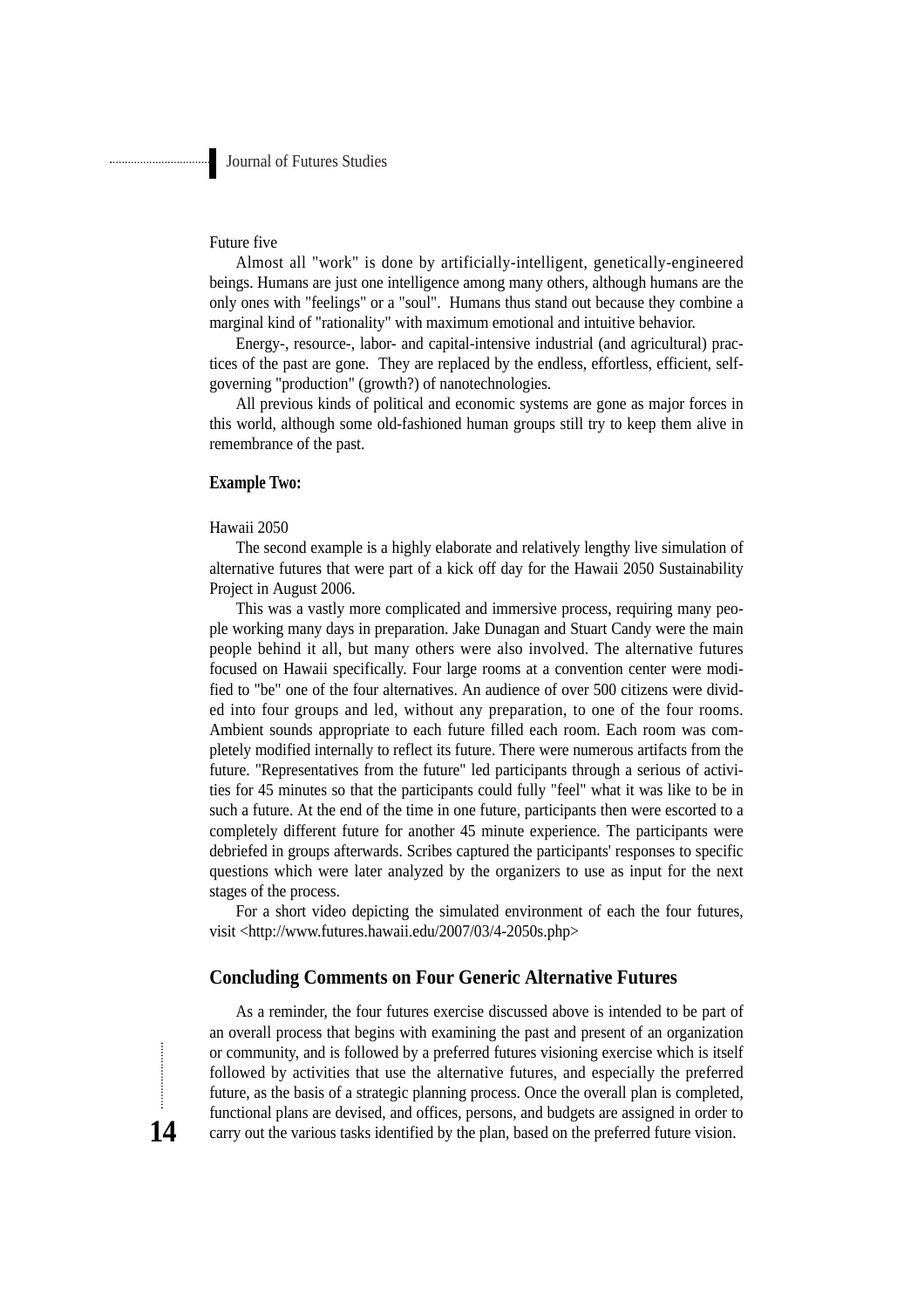Finally, the entire futures exercise itself should be institutionalized by the creation of a continuing futures research capability within the institution/community that constantly scans the environment for trends and emerging issues, and feeds this information into some group or persons tasked with updating the vision and the plans and actions.

Then, at some point in time the entire process is started all over again for the benefit of new persons in the institution/community, changing concerns and priorities, and to address new opportunities and challenges facing the institution/community.

The entire process can be diagrammed as follows (See Figure 2):



Draft of Flow of the Sustainable Hawai'i 2050 Process

Hawai'i Research Center for Futures Studies 2005

*Figure 2.* Futures visioning as an ongoing process (by Cyrus Camp for the Hawaii 2050 Project, and based on the process used by the Judiciary of the Commonwealth of Virginia, as developed by Kathy Mays)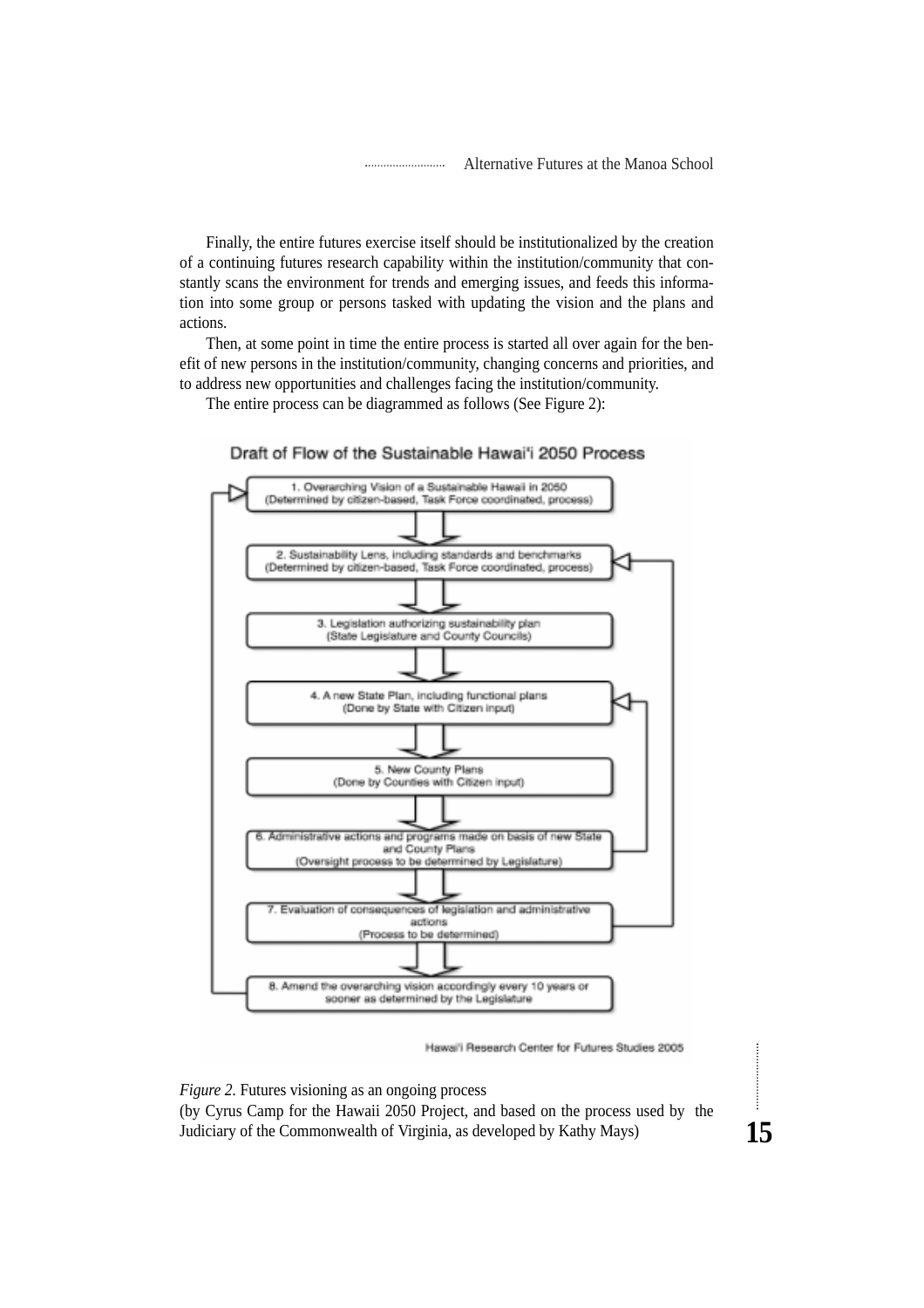Finally, as mentioned briefly before, we also use the four generic alternative futures as the basis for what we call "deductive forecasting" (others might call if "backcasting"). We can "deduce" possible futures of anything by using the template of the four generic alternative futures, augmented by information about the history and present of whatever the object of our forecast might be. We use such deductive forecasting frequently as the basis of our research, consultations and writing. Examples are in Appendix One.

# **Correspondence**

Jim Dator

Hawaii Research Center for Futures Studies Department of Political Science University of Hawaii at Manoa www.futures.hawaii.edu E-mail: dator@hawaii.edu

# *A Short Bibliography of Basic Sources for Four Futures*

# **Future One: Continued Growth**

- Friedman, Benjamin. (2005). *The moral consequences of economic growth.* New York: Knopf.
- Gingrich, Newt. (2005). *Winning the future. The 21st century contract with America.* Washington, DC: Regnery.
- Huber, Peter. (2000). *Hard Green: Saving the environment from the environmentalists: A conservative manifesto.* New York: Basic.
- Lomborg, Bjorn. (2004). *Global crises, global solutions.* Cambridge, UK: Cambridge University Press.
- Lomborg, Bjorn. (2007). *Cool it: The skeptical environmentalist's guide to global warming.* New York: Alfred A. Knopf.
- McCarthy, John. *Progress and its sustainability.* http://www-formal.stanford.edu/jmc/ progress/index.html
- Michaels, Patrick. (2004). *Meltdown: The predictable distortion of global warming by scientists, politicians and the media.* Washington, DC: Cato.
- Sanera, Michael, & Jane S. Shaw. (1999). *Facts, not fear: Teaching children about the environment.* The Fraser Institute.
- Schwartz, Peter. et al. (1999). *The long boom: Forging a better future for our families, communities, and business in the new global economy.* New York: Perseus.

Simon, Julian. (1998). *The ultimate resource 2.* Princeton, USA: Princeton University Press.

# **Future Two: Collapse**

Costanza, Robert, Lisa J. Graumlich, & Will Steffen. (2007). *Sustainability or collapse? An integrated history and future of people on Earth.* Cambridge, MA: MIT Press.

Diamond, Jared. (2005). *Collapse: How societies choose to fail or succeed.* New York: Penguin.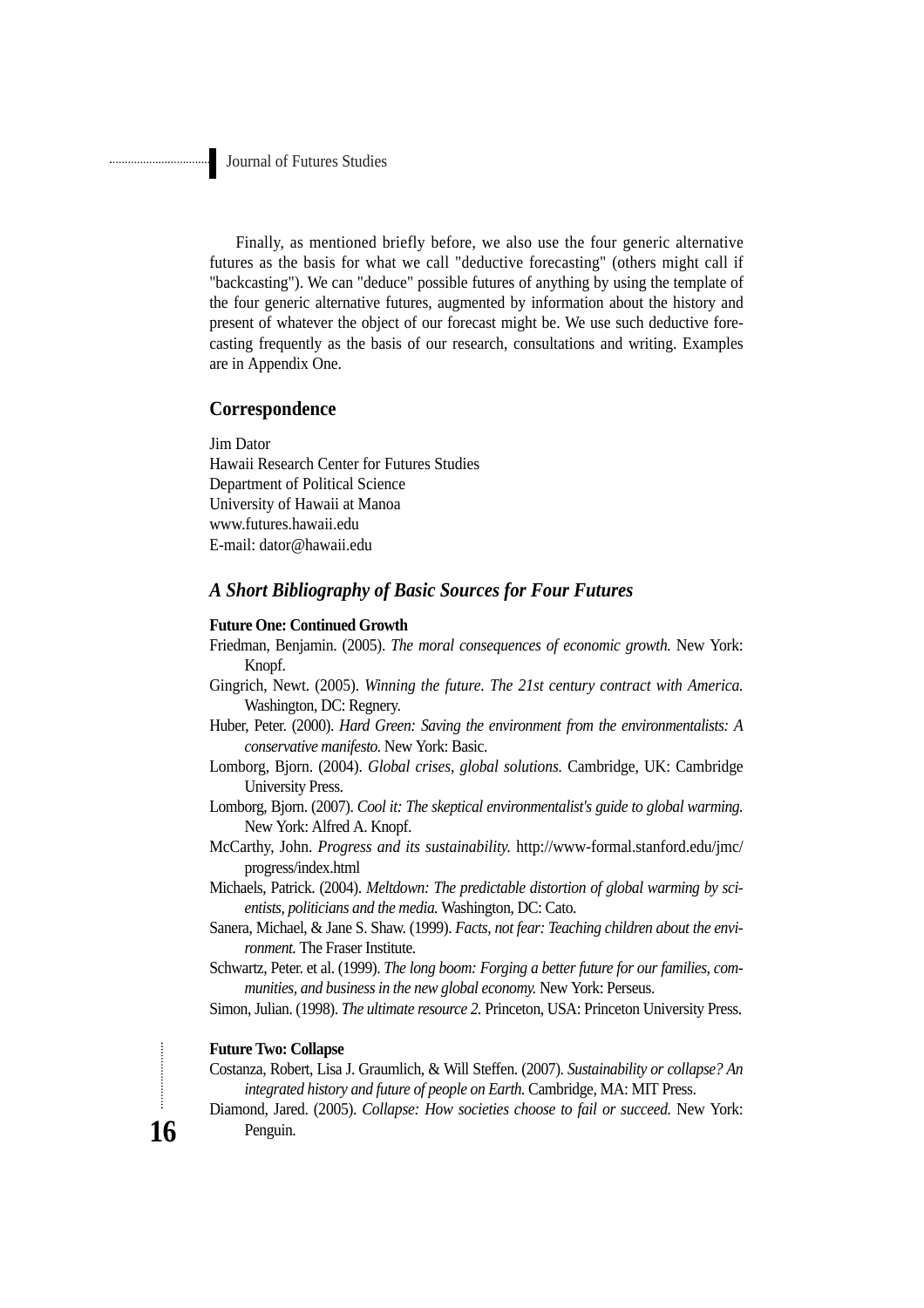- Foster, John. (2008). *The sustainability mirage: Illusion and reality in the coming war on climate change.* London: Earthscan.
- Heinberg, Richard. (2007). *Peak everything: Waking up to the century of declines.* Gabriola Island, Canada: New Society.
- Joy, Bill. (2000). Why the future doesn't need us. *Wired*, Issue 8.04 | April 2000 http:// www.wired.com/wired/archive/8.04/joy.html
- Kunstler, James Howard. (2005). *The long emergency: Surviving the converging catastrophes of the 21st Century.* New York: Atlantic Monthly.
- Lovelock, James. (2009). *The vanishing face of Gaia: A final warning.* New York: Basic.
- Orlov, Dmitry. (2009). Five stages of collapse. Retrieved February 14, 2009, from http:// www.energybulletin.net/40919.html
- Orlov, Dmitry. (2009). Thriving in the age of collapse and post-soviet lessons for a post-American century. http://www.lifeafterpeakoil.com/BreakingNews.html
- Quinn, Daniel. (2000). *Beyond civilization: Humanity's next great adventure.* New York: Three Rivers.
- Rees, Martin. (2003). *Our final hour: A scientist's warning: How terror, error, and environmental disaster threaten humankind's future in this century – on Earth and beyond.* New York: Basic.
- Speth, James. (2004). *Red sky at morning: America and the crisis of the global environment.* London: Yale University Press.
- Sprigarelli, Jack. (2002). *Crisis preparedness handbook.* Alpine, UT: Cross-current.
- Stein, Matthew. (2000). *When technology fails: A manual for self-reliance and planetary survival*. Santa Fe, NM: Clear Light.
- Weisman, Alan. (2007). *The world without us.* New York: St. Martins.

## **Future Three: Discipline**

- Deffeyes, Kenneth. (2005). *Beyond oil: The view from Hubbert's Peak.* New York: Hill and Wang.
- Ehrenfeld, John. (2008). *Sustainability by design: A subversive strategy for transforming our consumer culture.* London: Yale University Press.
- Ehrlich, Paul, & Anne Ehrlich. (2004). *One with Nineveh: Politics, consumption, and the human future.* Washington, DC: Island.
- Flannery, Tim. (2006). *The weather makers: How man is changing the climate and what it means for life on Earth.* New York: Atlantic Monthly.
- Garreau, Joel. (1981). *The nine nations of North America.* Orlando, FL: Houghton Mifflin.
- Gingrich, Newt, & Terry Maple. (2007). *A contract with Earth.* Baltimore, MD: Johns Hopkins.
- Hall, Charles, A. S., & John W. Day, Jr. (2009). Revisiting the limits to growth after peak oil. *American Scientist* (May-June), *97*, 230-237.
- Hawken, Paul, Amory Lovins, & Hunter Lovins. (2000). *Natural capitalism: The next industrial revolution.* Boston, MA: Back Bay.
- McDonough, William, & Michael Braungart. (2002). *Cradle to cradle: Remaking the way we make things.* San Francisco: North Point.

McGibben, Bill. (2007). *Deep economy: The wealth of communities and the durable future*. New York: Holt and Company.